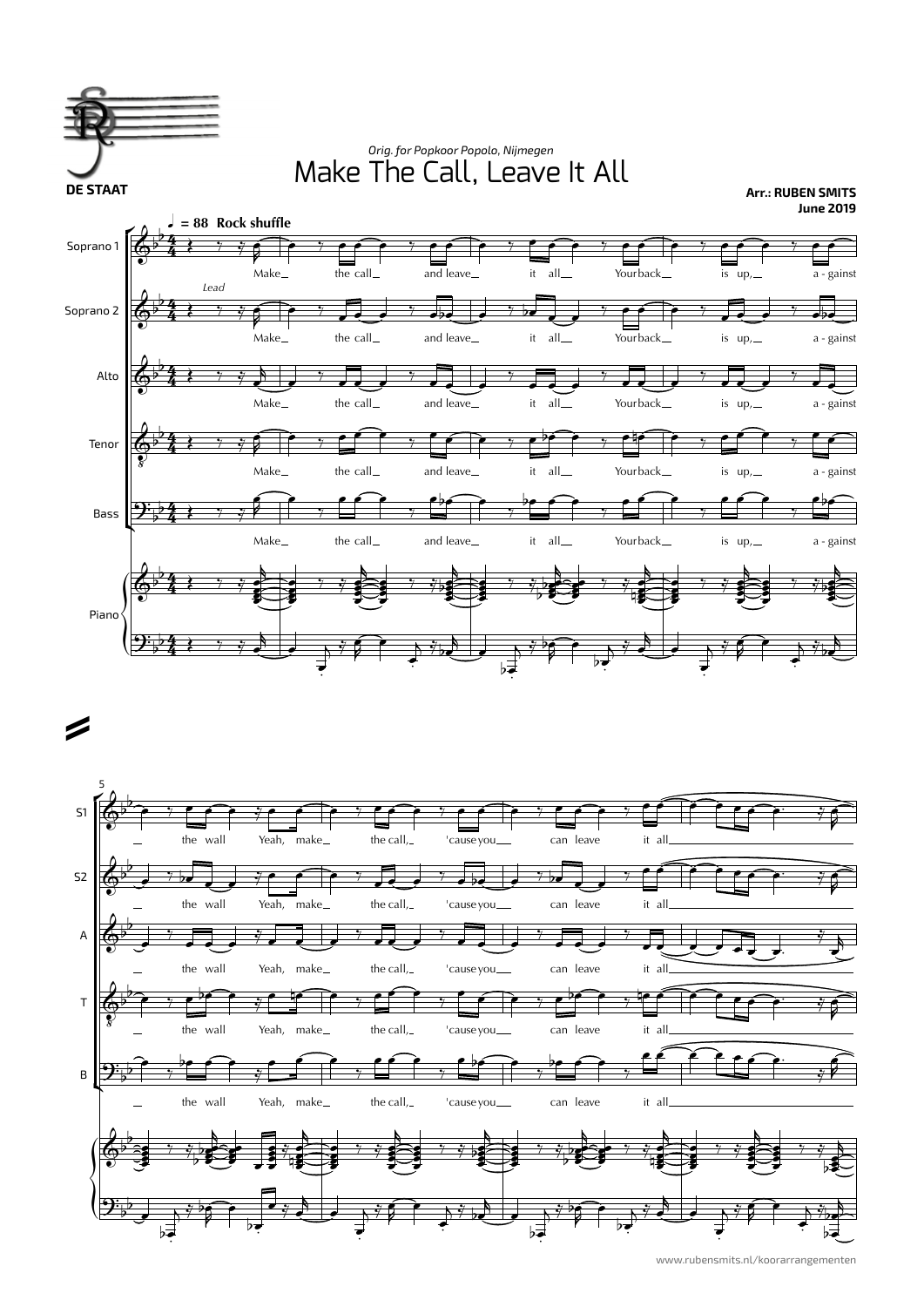



=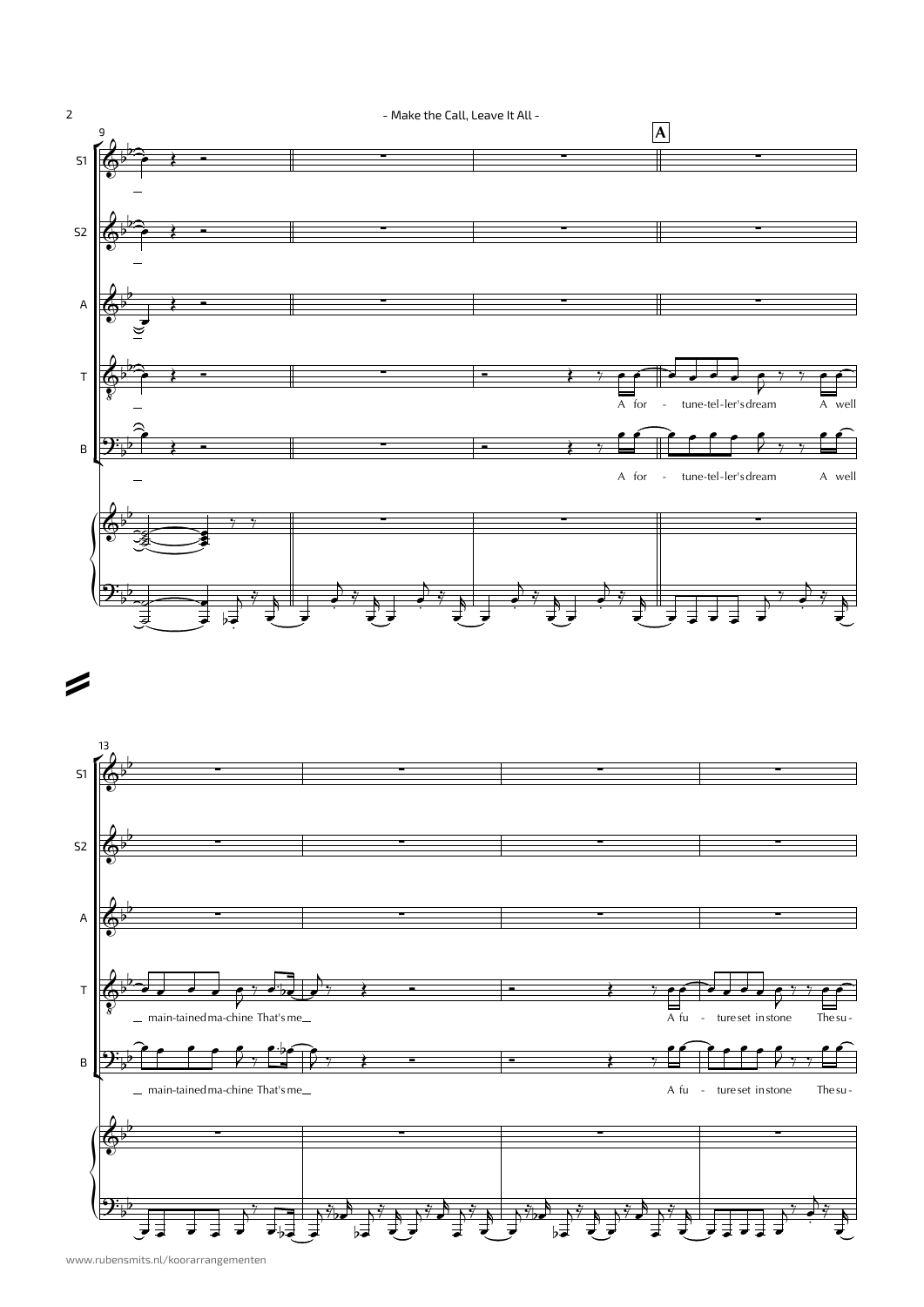

www.rubensmits.nl/koorarrangementen